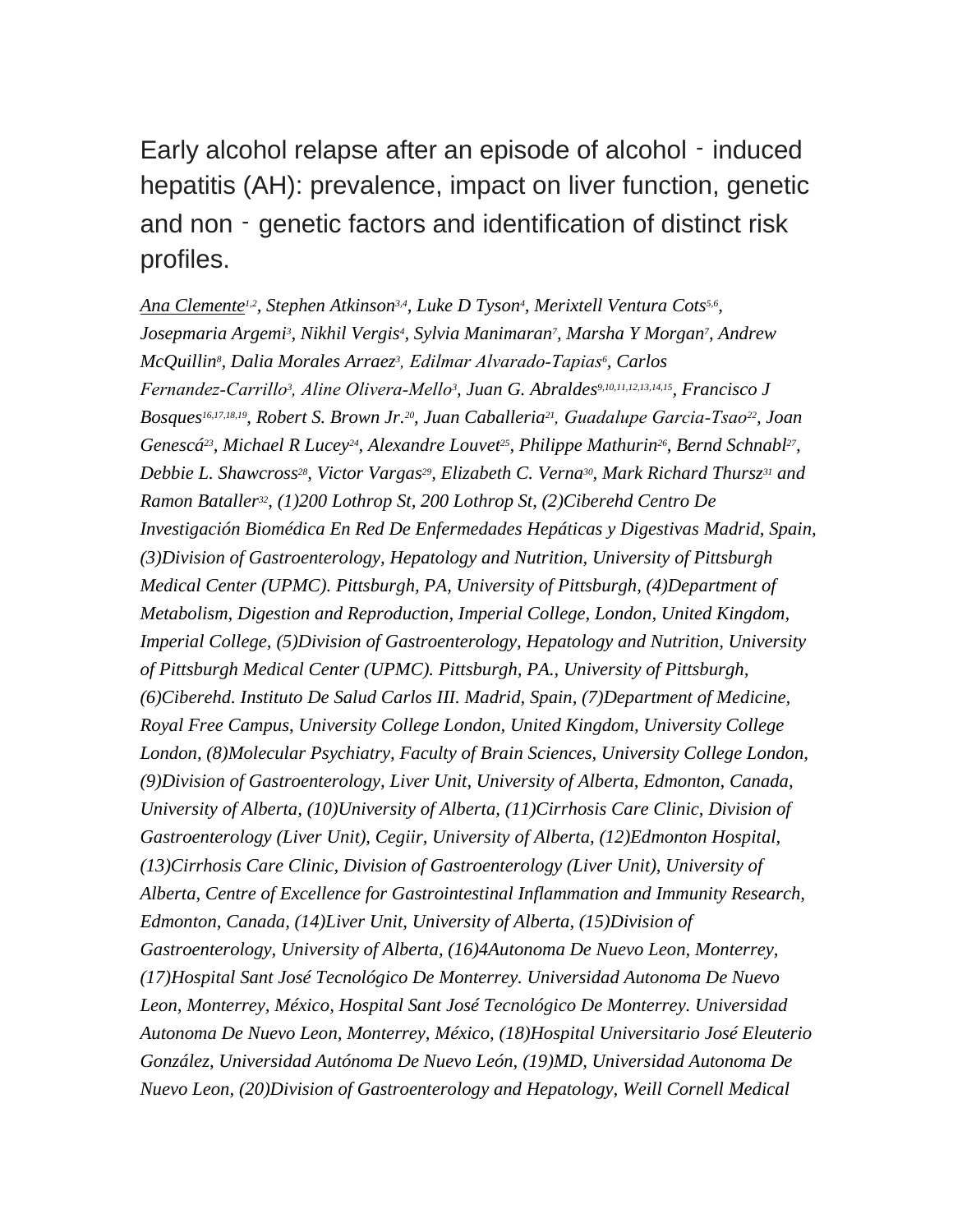*College, New York, NY, (21)Liver Unit, Hospital Clinic, (22)Section of Digestive Diseases, Yale University, New Haven, Connecticut. Section of Digestive Diseases, Department of Veterans Affairs Connecticut Healthcare, West Haven, CT, Yale University, (23)Liver Unit, Hospital Universitari Vall D'hebron, (24)Department of Medicine, University of Wisconsin School of Medicine and Public Health, Madison WI, University of Wisconsin, (25)Infinite‐ Institute for Translational Research in Inflammation, F‐59000 Lille, France, University of Lille, Inserm, CHU Lille, U1286, (26)Service Maladies De L'appareil Digestif, Lille University Hospital and University of Lille, France, (27)UCSD, (28)King's College Hospital, (29)Hospital Universitari Vall D'hebron, (30)Columbia University Medical Center, (31)Division of Digestive Disease, Imperial College London, (32)Center for Liver Diseases, Division of Gastroenterology, Hepatology, and Nutrition, Department of Medicine, Pittsburgh Liver Research Center, University of Pittsburgh*

**Background:** Alcohol relapse negatively influences long‐term survival in AH. No studies have identified the prevalence and predictors of early relapse. We aimed to determine its prevalence within 3 months of presentation with AH, its impact on liver function, and genetic and non‐genetic predictors in order to develop a tool to estimate relapse risk.**Methods:** Demographic, biochemical and genetic data with 90 day drinking status were obtained from 478 patients of STOPAH trial. Ten single nucleotide polymorphisms (SNPs) recently associated with Problematic Alcohol Use (PAU; Zhou H et al Nat Neurosci. 2020) and a polygenic risk score from 2,000 SNPs were also evaluated. Logistic regression (LR) was used to test associations with relapse and Latent Class Regression (LCR) to identify latent profiles with different relapse risk. Results were validated in a cohort of 194 patients from InTeam Consortium. **Results:** Three‐month relapse was 33% and 22% in the STOPAH and InTeam cohorts, respectively. Relapse impaired improvement in liver function at 90 days compared to abstinence in a dose-dependent fashion. Age [OR 0.97 (0.94 ‐ 0.99) p=0.02)], former smoking [OR 0.51 (0.27 ‐ 0.93) p=0.03)], long‐term sickness [OR 1.90 (1.00 – 3.64) p=0.04)], MELD [OR 0.91 (0.85 ‐ 0.97) p=0.005)] and stable relationship [OR 1.97 (1.20 – 3.29) p=0.008)] were independent predictors in multivariate analysis. A single SNP (rs62250713) was borderline significant. MELD [OR 0.89 (0.82 ‐ 0.96) p=0.004)] and social support [OR 3.68 (1.65 – 8.41) p=0.001)] were independent predictors in InTeam cohort. The variables significant in LR and available in both datasets were used for LCR. Three latent profiles were identified: High risk patients who were mostly younger, unemployed and had no stable relationship; intermediate risk, composed of middle aged patients in employment and a stable relationship; and low risk profile of older patients most likely with known cirrhosis, retired and in a stable relationship. The actual prevalence of relapse in each class was 46.50%, 22.33% and 19.04% in STOPAH and 26.51%, 23.81% and 16.40% in InTeam cohort respectively (Fig.1). **Conclusion:** Early relapse after an AH episode is a frequent event with a significant dose‐dependent impact on liver function. Non‐genetic factors